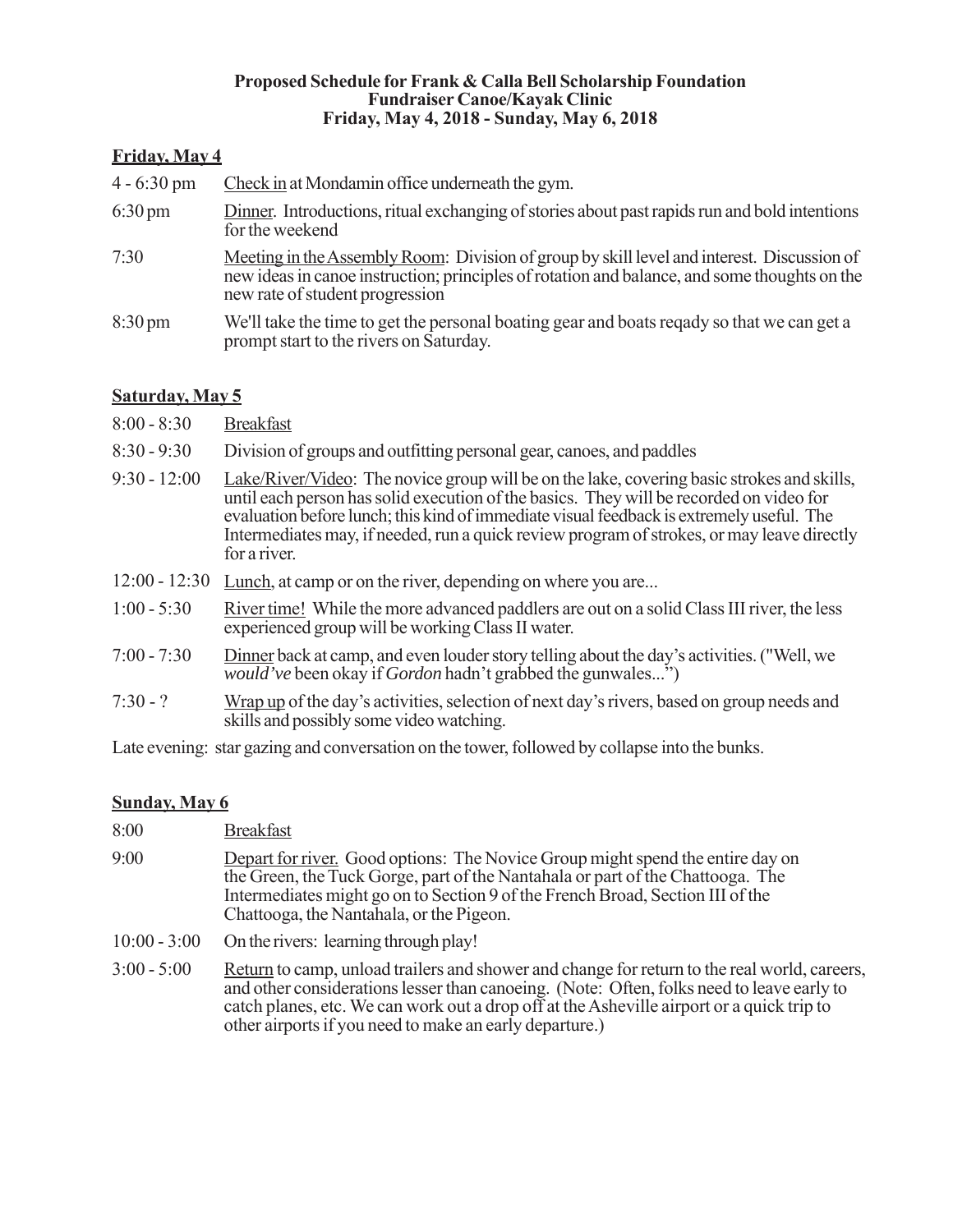# **The Thirty-Third Frank & Calla Bell Scholarship Foundation Fundraiser Canoe and Kayak Clinic**

## **May 4 - May 6, 2018**

*These Scholarship Foundation Fundraiser Canoe/Kayak Clinics have become a tradition, rich with new and renewed friendships, against the background of beautiful North Carolina rivers on which to learn and explore. Come join us! All the proceeds of this event above food cost will go directly to the Frank and Calla Bell Scholarship Foundation, so your vacation and your gift enabling young people to experience camp will be one and the same.*

Our head instructor will be **Gordon Grant.** Gordon was introduced to canoeing at Mondamin in 1969 and has kept at it all his life, through times on the US Canoe Team, as Head of Instruction at the Nantahala Outdoor Center, and instructor of river courses for the NC Outward Bound School. He has been a teacher and a principal in public and private schools and is currently Education Director at NC Outward Bound.

We will work with both **canoes** and **kayaks**. If you're not sure which way to go, we recommend starting in a canoe (just as we do at camp). You'll be able to do more, more quickly... and good basic canoe skills will serve you well in your paddling career. While kayakers won't have to learn a roll before getting on easy whitewater, there is more to learn about basic safety in a closed boat, such as how to get out quickly and safely... all of which will take time. If you already have this basic familiarity with the kayak, you'll be able to move along much more quickly.

**Skill Level:** We have encountered a problem generated by the success of past clinics: paddlers who have been here before, especially those who have had the opportunity to work on their paddling between clinics, are ready for more than beginning to low intermediate instruction. At the same time, of course, we want to continue to welcome new paddlers to the sport. So, we plan to keep both groups challenged by splitting up, with the more advanced paddlers working a challenging river like the Pigeon on Saturday and perhaps Section III of the Chattooga on Sunday, while more beginning level paddlers work on the lake and perhaps the Green on Saturday, and perhaps Section II of the Chattooga on Sunday.

**You Should Bring:** Enthusiasm, a sleeping bag, pillow, towels and all personal clothing. Paddling gear, of course, if you have it. (If you're flying and a sleeping bag is a problem, let us know ahead of time and we can provide bedding). A clothing list is provided. You may bring your own boat if you like, but canoes, kayaks, and paddles are available at no additional cost.

## **Cost: \$500 for adults and \$350 for kids ages 16 and under\***.

Includes meals from Friday dinner through Sunday lunch, instruction and transportation during the clinic, airport pickup, all individual and group canoes and equipment, and lodging in Mondamin's finest cabins! As mentioned above, the proceeds go the camp scholarship fund. Please make the check payable to the **Frank and Calla Bell Scholarship Fund**. A \$100 deposit will hold your place until April 20th; **balance in full is due and nonrefundable as of that date**. We accept 12 participants.

\*All children under the age of 18 must be accompanied by a parent or legal guardian.

## **For more information call 800-688-5789**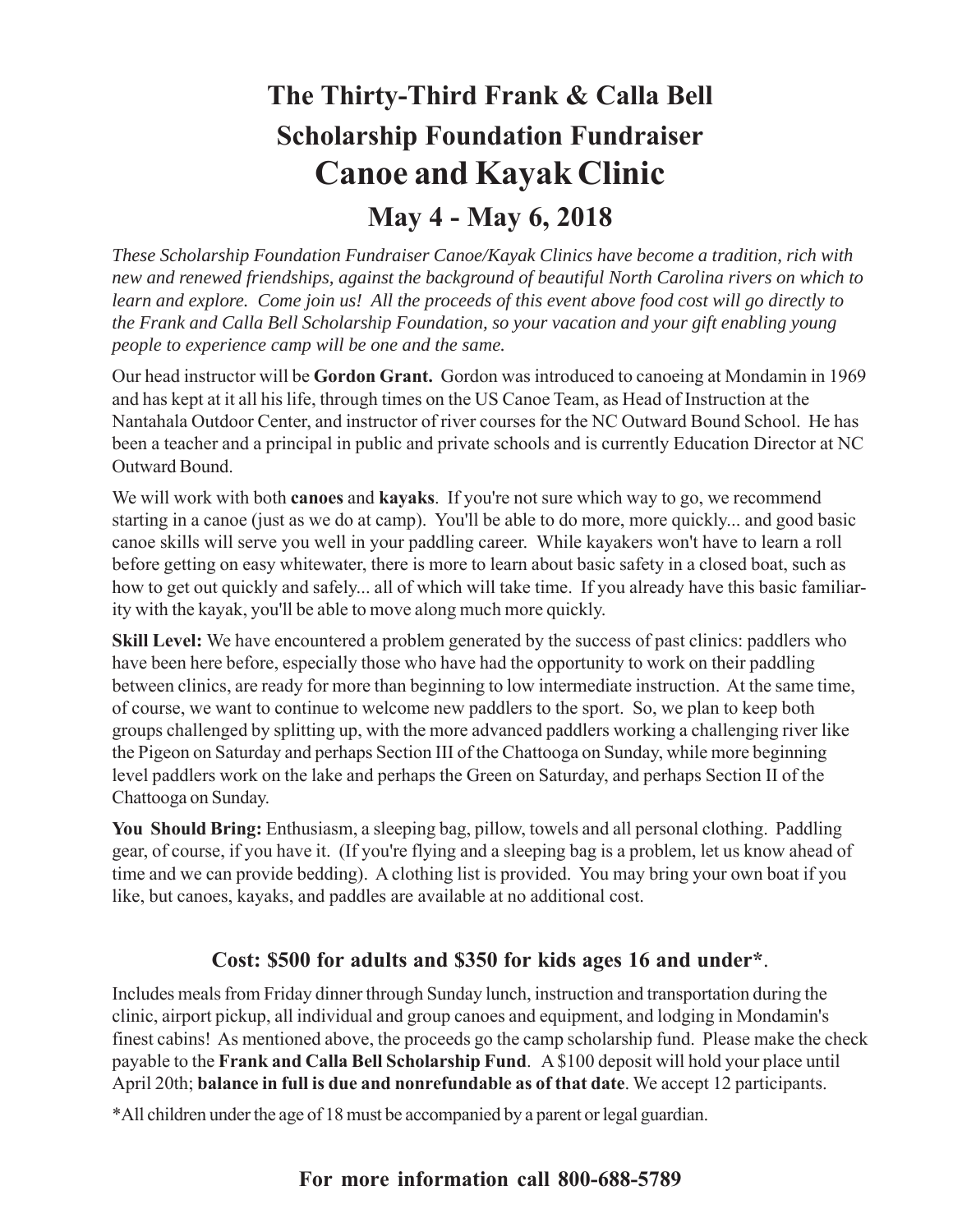## **Canoe/Kayak Clinic Application and Information Sheet**

**May 4 - May 6, 2018**

|                                                                                                                      |                                                                                                     | Date: |  |
|----------------------------------------------------------------------------------------------------------------------|-----------------------------------------------------------------------------------------------------|-------|--|
|                                                                                                                      |                                                                                                     |       |  |
| <u> 1989 - Johann John Stone, markin film yn y brenin y brenin y brenin y brenin y brenin y brenin y brenin y br</u> |                                                                                                     |       |  |
|                                                                                                                      |                                                                                                     |       |  |
|                                                                                                                      |                                                                                                     |       |  |
| Will you be here for dinner at 6:30 Friday night? (If you say "yes", and plans change, please let us know! If        |                                                                                                     |       |  |
|                                                                                                                      | you're going to be late and would like us to save food, let us know!) _____________________________ |       |  |
|                                                                                                                      |                                                                                                     |       |  |
|                                                                                                                      |                                                                                                     |       |  |
| Age: (Just write "adult" if you prefer!)                                                                             |                                                                                                     |       |  |
|                                                                                                                      |                                                                                                     |       |  |
|                                                                                                                      |                                                                                                     |       |  |
|                                                                                                                      |                                                                                                     |       |  |
|                                                                                                                      |                                                                                                     |       |  |
| How many days a year do you paddle?                                                                                  |                                                                                                     |       |  |
|                                                                                                                      |                                                                                                     |       |  |
|                                                                                                                      |                                                                                                     |       |  |
| What kind of boat (canoe, kayak, C-1) do you paddle most?                                                            |                                                                                                     |       |  |
|                                                                                                                      | What kind of boat do you want to paddle in the clinic?<br><u>Letting</u>                            |       |  |
| What are your objectives for this clinic?                                                                            |                                                                                                     |       |  |
|                                                                                                                      |                                                                                                     |       |  |
|                                                                                                                      | $M_0$ ilto. $\Gamma_{2V}$ to:                                                                       |       |  |

**Mail to: Fax to:** PO Box 8 828-696-8895 Tuxedo NC 28784 **Email to:**

kim@mondamin.com